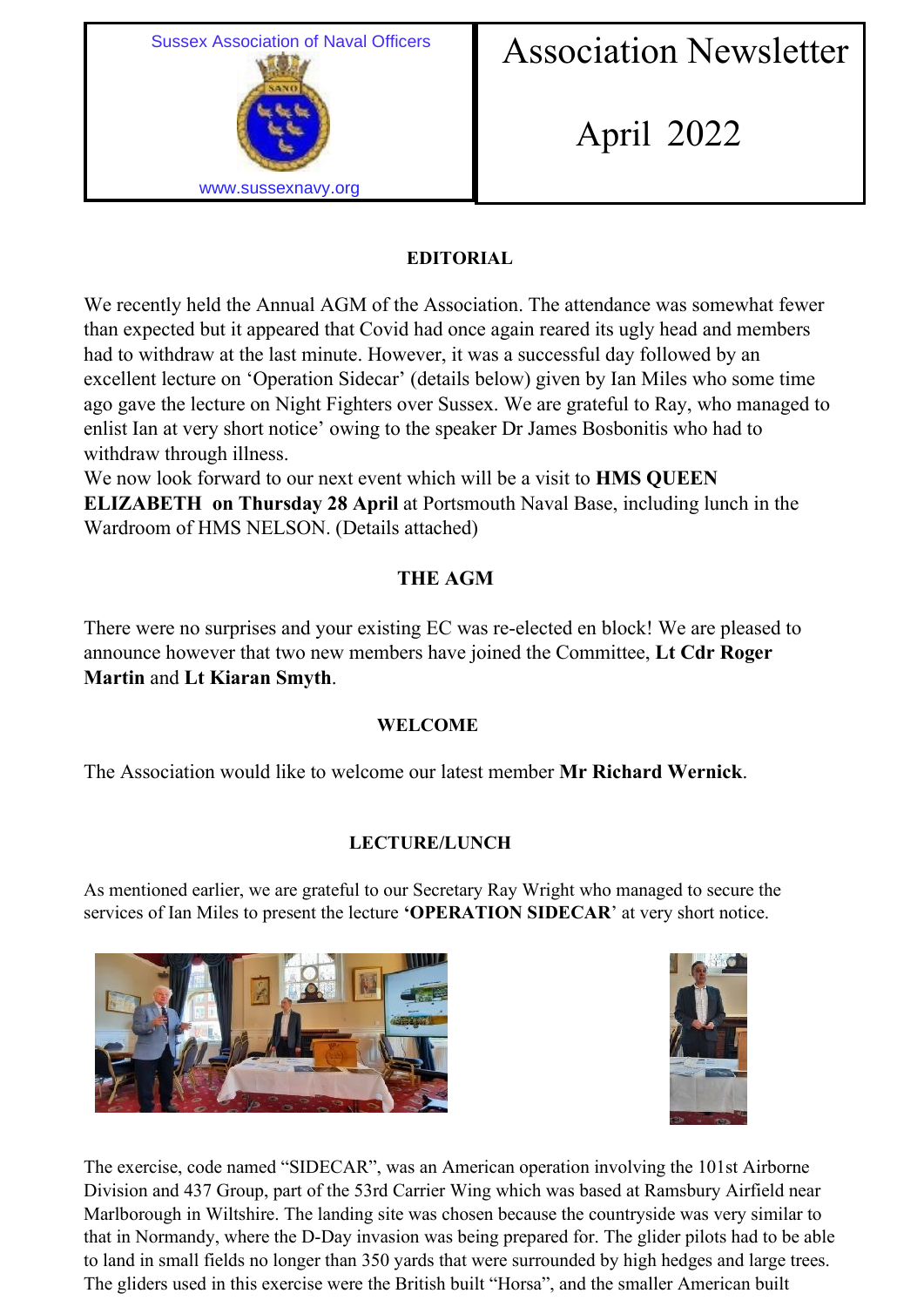CG-4A "Waco". (Colin Rudling, from 'Gliders at Dial Post'). The exercise was carried out adjacent to our Secretary's house in Shipley! This took place in April 1944 involving 48 gliders.



HORSA WACO



#### **OBITUARY**

#### **LIEUTENANT COMMANDER EDWARD MERVYN '***PADDY'* **DOWZER RN**

A loyal member of SANO Paddy Dowzer recently crossed over the bar after a difficult illness.



Paddy joined the Royal Navy as a Radio Electrical Mechanic (Air) serving both ashore and afloat with Fleet Air Arm Squadrons. His abilities were soon noticed, and he was commissioned onto the Special Duties list in the AV branch. His first job as a Sub-Lieutenant was in the wilds of Scotland helping to look after the UK armed forces one and only live bombing range. His first sea going appointment as an officer was to HMS Ark Royal the then fixed wing aircraft carrier as assistant aircraft control room officer. He went on to serve a second commission in Ark Royal as well as a commission in HMS HERMES. He served ashore in both RN Air Stations at Culdrose and Yeovilton. Paddy's

personal skills were put to good use when he joined the RN presentation team. Paddy had his time in the sun when he served as 1st Lieutenant of HMS ROOKE at Gibraltar. Ray Wright (SANO Sec) writes "I personally had the good fortune to serve with Paddy in one of his spells in ARK ROYAL where I came to admire not only his professionalism but his wicked sense of humour. Whatever the situation, Paddy could always be relied on to see the funny side of it."

#### **C76?**

No one was able to identify the ship in pictured in last moths NL. Philip Sherwin came close but not close enough to win a prize! The vessel illustrated was in fact HMS Concord a C Class destroyer.

So what's going on?

Jean and I have recently been going through her father, CERA Donald Studley's (1918- 1988) papers where we came across a